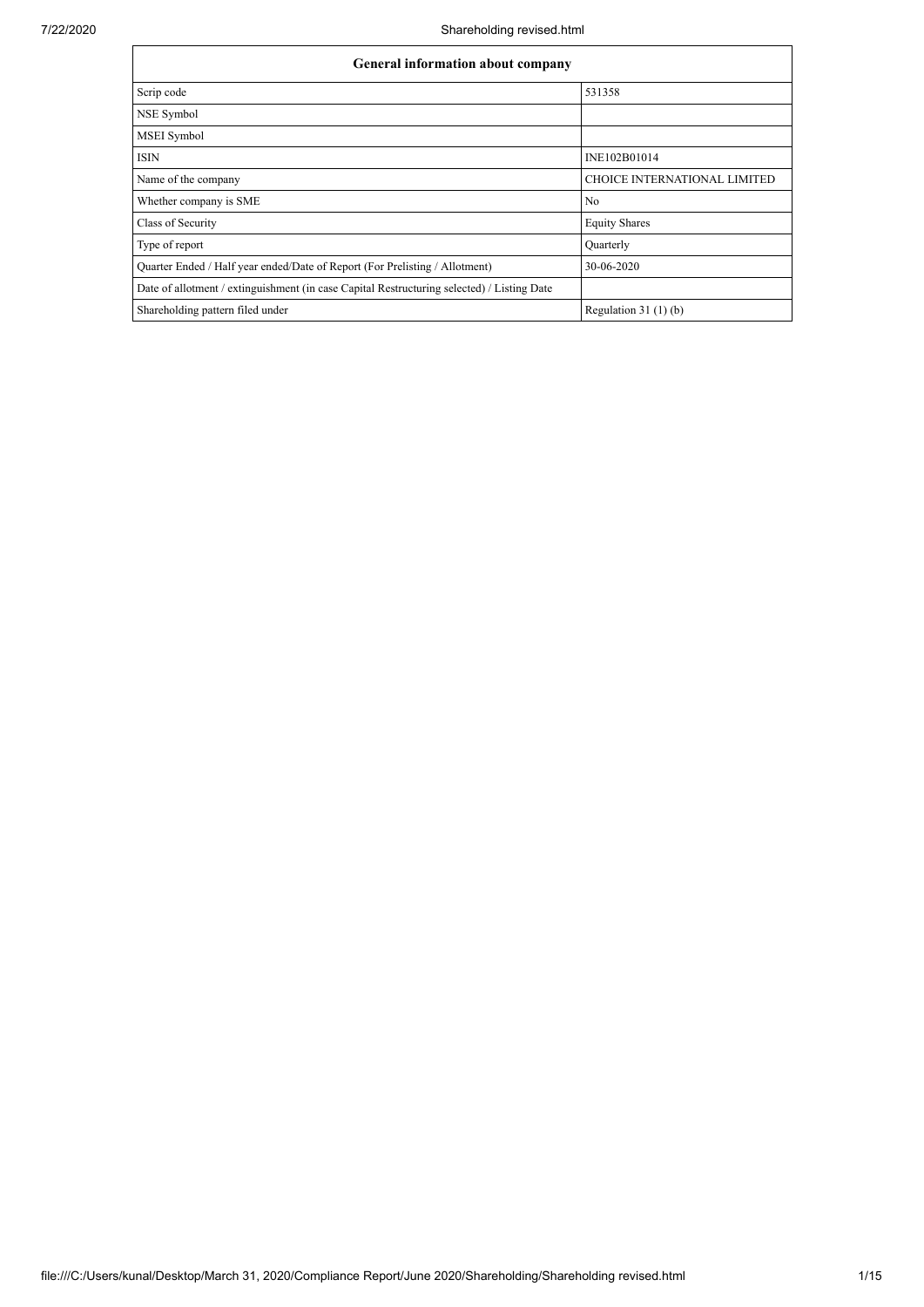|                | <b>Declaration</b>                                                                        |                |                                |                       |                             |  |  |  |  |  |  |  |
|----------------|-------------------------------------------------------------------------------------------|----------------|--------------------------------|-----------------------|-----------------------------|--|--|--|--|--|--|--|
| Sr.<br>No.     | Particular                                                                                | Yes/No         | Promoter and<br>Promoter Group | Public<br>shareholder | Non Promoter-<br>Non Public |  |  |  |  |  |  |  |
|                | Whether the Listed Entity has issued any partly paid up shares?                           | N <sub>0</sub> | N <sub>0</sub>                 | N <sub>0</sub>        | N <sub>0</sub>              |  |  |  |  |  |  |  |
| $\overline{2}$ | Whether the Listed Entity has issued any Convertible Securities                           | No             | N <sub>0</sub>                 | N <sub>0</sub>        | N <sub>0</sub>              |  |  |  |  |  |  |  |
| 3              | Whether the Listed Entity has issued any Warrants?                                        | Yes            | Yes                            | Yes                   | N <sub>0</sub>              |  |  |  |  |  |  |  |
| $\overline{4}$ | Whether the Listed Entity has any shares against which<br>depository receipts are issued? | N <sub>0</sub> | N <sub>o</sub>                 | N <sub>0</sub>        | N <sub>0</sub>              |  |  |  |  |  |  |  |
| 5              | Whether the Listed Entity has any shares in locked-in?                                    | Yes            | Yes                            | Yes                   | N <sub>0</sub>              |  |  |  |  |  |  |  |
| 6              | Whether any shares held by promoters are pledge or otherwise<br>encumbered?               | N <sub>0</sub> | N <sub>o</sub>                 |                       |                             |  |  |  |  |  |  |  |
| $\overline{7}$ | Whether company has equity shares with differential voting<br>rights?                     | N <sub>0</sub> | N <sub>0</sub>                 | N <sub>0</sub>        | N <sub>0</sub>              |  |  |  |  |  |  |  |
| 8              | Whether the listed entity has any significant beneficial owner?                           | Yes            |                                |                       |                             |  |  |  |  |  |  |  |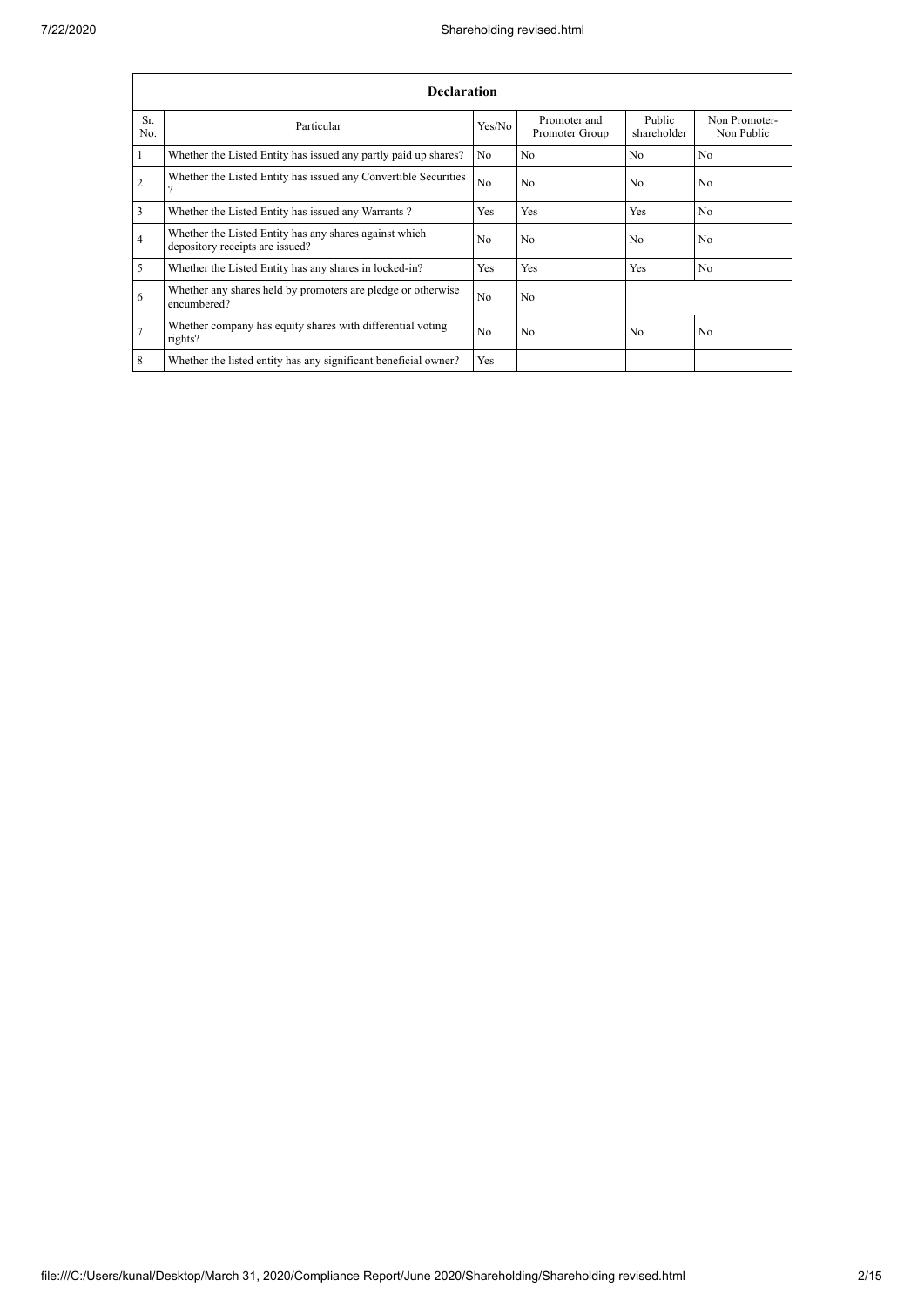|                          | Table I - Summary Statement holding of specified securities |              |                         |                       |                          |                              |                                        |                                                                  |               |          |                                   |  |  |
|--------------------------|-------------------------------------------------------------|--------------|-------------------------|-----------------------|--------------------------|------------------------------|----------------------------------------|------------------------------------------------------------------|---------------|----------|-----------------------------------|--|--|
|                          | Category                                                    | Nos. Of      | No. of                  | No. Of<br>Partly      | No. Of<br>shares         | Total nos.<br>shares         | Shareholding as a<br>% of total no. of | Number of Voting Rights held in each<br>class of securities (IX) |               |          |                                   |  |  |
| Category<br>$($ $\Gamma$ | of<br>shareholder                                           | shareholders | fully paid<br>up equity | paid-up<br>equity     | underlying<br>Depository | held (VII)                   | shares (calculated<br>as per SCRR,     | No of Voting (XIV) Rights                                        |               |          | Total as a<br>$%$ of<br>$(A+B+C)$ |  |  |
|                          | (II)                                                        | (III)        | shares<br>held $(IV)$   | shares<br>held<br>(V) | Receipts<br>(VI)         | $= (IV) +$<br>$(V)$ + $(VI)$ | 1957) (VIII) As a<br>% of $(A+B+C2)$   | Class eg:<br>X                                                   | Class<br>eg:y | Total    |                                   |  |  |
| (A)                      | Promoter<br>&<br>Promoter<br>Group                          | 17           | 14686538                |                       |                          | 14686538                     | 73.42                                  | 14686538                                                         |               | 14686538 | 73.42                             |  |  |
| (B)                      | Public                                                      | 2022         | 5318262                 |                       |                          | 5318262                      | 26.58                                  | 5318262                                                          |               | 5318262  | 26.58                             |  |  |
| (C)                      | Non<br>Promoter-<br>Non Public                              |              |                         |                       |                          |                              |                                        |                                                                  |               |          |                                   |  |  |
| (C1)                     | <b>Shares</b><br>underlying<br><b>DRs</b>                   |              |                         |                       |                          |                              |                                        |                                                                  |               |          |                                   |  |  |
| (C2)                     | Shares held<br>by<br>Employee<br>Trusts                     |              |                         |                       |                          |                              |                                        |                                                                  |               |          |                                   |  |  |
|                          | Total                                                       | 2039         | 20004800                |                       |                          | 20004800                     | 100                                    | 20004800                                                         |               | 20004800 | 100                               |  |  |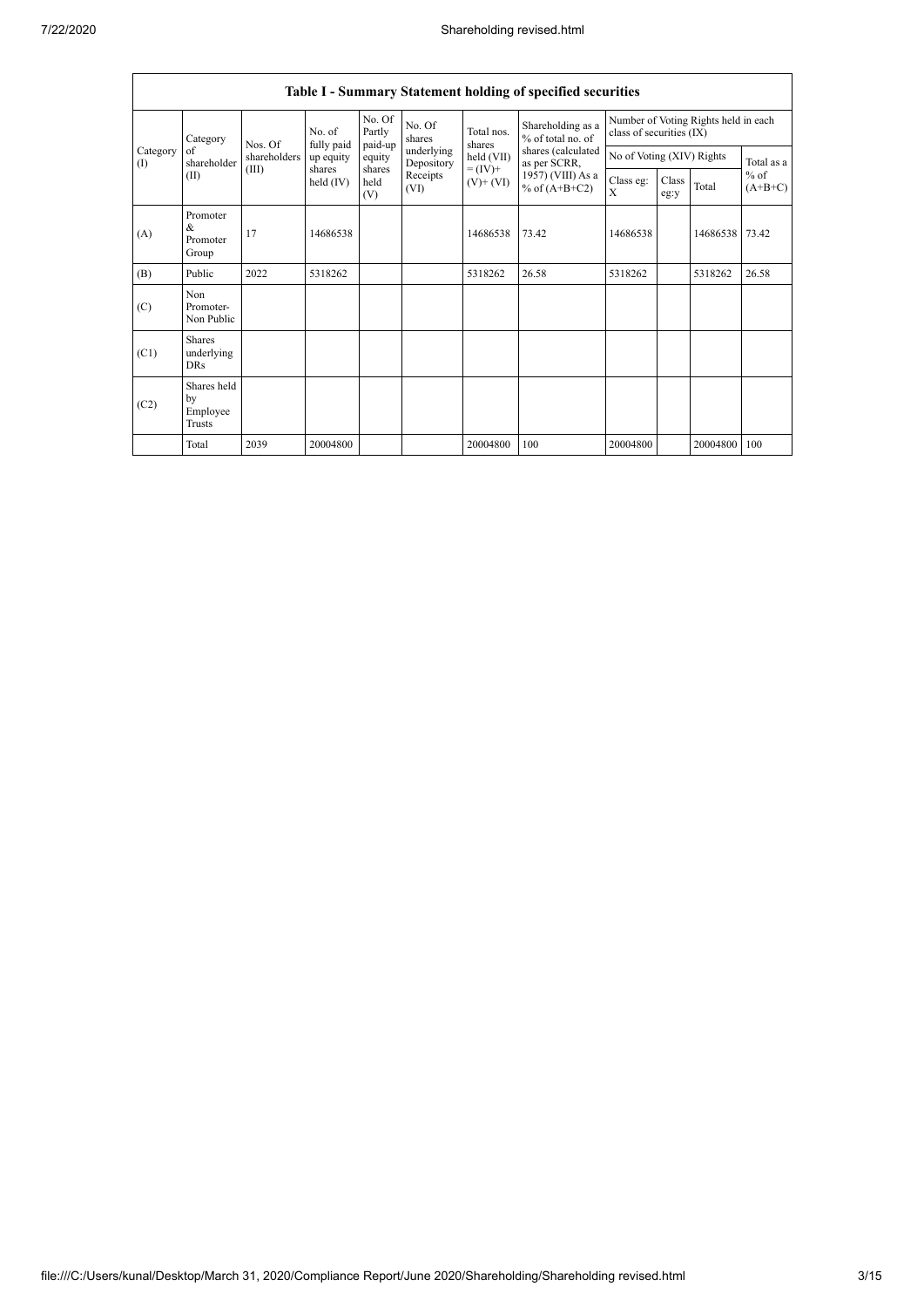|                 |                                           |                                                                                                                                |                         |                                                                                                               | Table I - Summary Statement holding of specified securities                                                                                                                             |                                        |                                                  |                                                                               |                                                         |                                       |
|-----------------|-------------------------------------------|--------------------------------------------------------------------------------------------------------------------------------|-------------------------|---------------------------------------------------------------------------------------------------------------|-----------------------------------------------------------------------------------------------------------------------------------------------------------------------------------------|----------------------------------------|--------------------------------------------------|-------------------------------------------------------------------------------|---------------------------------------------------------|---------------------------------------|
| Category<br>(I) | Category<br>of<br>shareholder<br>(II)     | No. Of<br>No. of<br><b>Shares</b><br><b>Shares</b><br>Underlying<br>Outstanding<br>convertible<br>securities<br>$(X_i)$<br>(X) | Underlying              | No. Of Shares<br>Underlying<br>Outstanding<br>convertible<br>securities and<br>No. Of<br>Warrants (Xi)<br>(a) | Shareholding, as a<br>% assuming full<br>conversion of<br>convertible<br>securities (as a<br>percentage of<br>diluted share<br>capital) $(XI)$ =<br>$(VII)+(X)$ As a %<br>of $(A+B+C2)$ | Number of<br>Locked in shares<br>(XII) |                                                  | Number of<br><b>Shares</b><br>pledged or<br>otherwise<br>encumbered<br>(XIII) |                                                         | Number of<br>equity shares<br>held in |
|                 |                                           |                                                                                                                                | Outstanding<br>Warrants |                                                                                                               |                                                                                                                                                                                         | No. (a)                                | As a<br>$%$ of<br>total<br>Shares<br>held<br>(b) | No.<br>(a)                                                                    | As a<br>$%$ of<br>total<br><b>Shares</b><br>held<br>(b) | dematerialized<br>form $(XIV)$        |
| (A)             | Promoter<br>&<br>Promoter<br>Group        |                                                                                                                                | 10913462                | 10913462                                                                                                      | 64.31                                                                                                                                                                                   | 10237538                               | 69.71                                            |                                                                               |                                                         | 14686538                              |
| (B)             | Public                                    |                                                                                                                                | 8886538                 | 8886538                                                                                                       | 35.69                                                                                                                                                                                   | 252000                                 | 4.74                                             |                                                                               |                                                         | 5250260                               |
| (C)             | Non<br>Promoter-<br>Non Public            |                                                                                                                                |                         |                                                                                                               |                                                                                                                                                                                         |                                        |                                                  |                                                                               |                                                         |                                       |
| (C1)            | <b>Shares</b><br>underlying<br><b>DRs</b> |                                                                                                                                |                         |                                                                                                               |                                                                                                                                                                                         |                                        |                                                  |                                                                               |                                                         |                                       |
| (C2)            | Shares held<br>by<br>Employee<br>Trusts   |                                                                                                                                |                         |                                                                                                               |                                                                                                                                                                                         |                                        |                                                  |                                                                               |                                                         |                                       |
|                 | Total                                     |                                                                                                                                | 19800000                | 19800000                                                                                                      | 100                                                                                                                                                                                     | 10489538                               | 52.44                                            |                                                                               |                                                         | 19936798                              |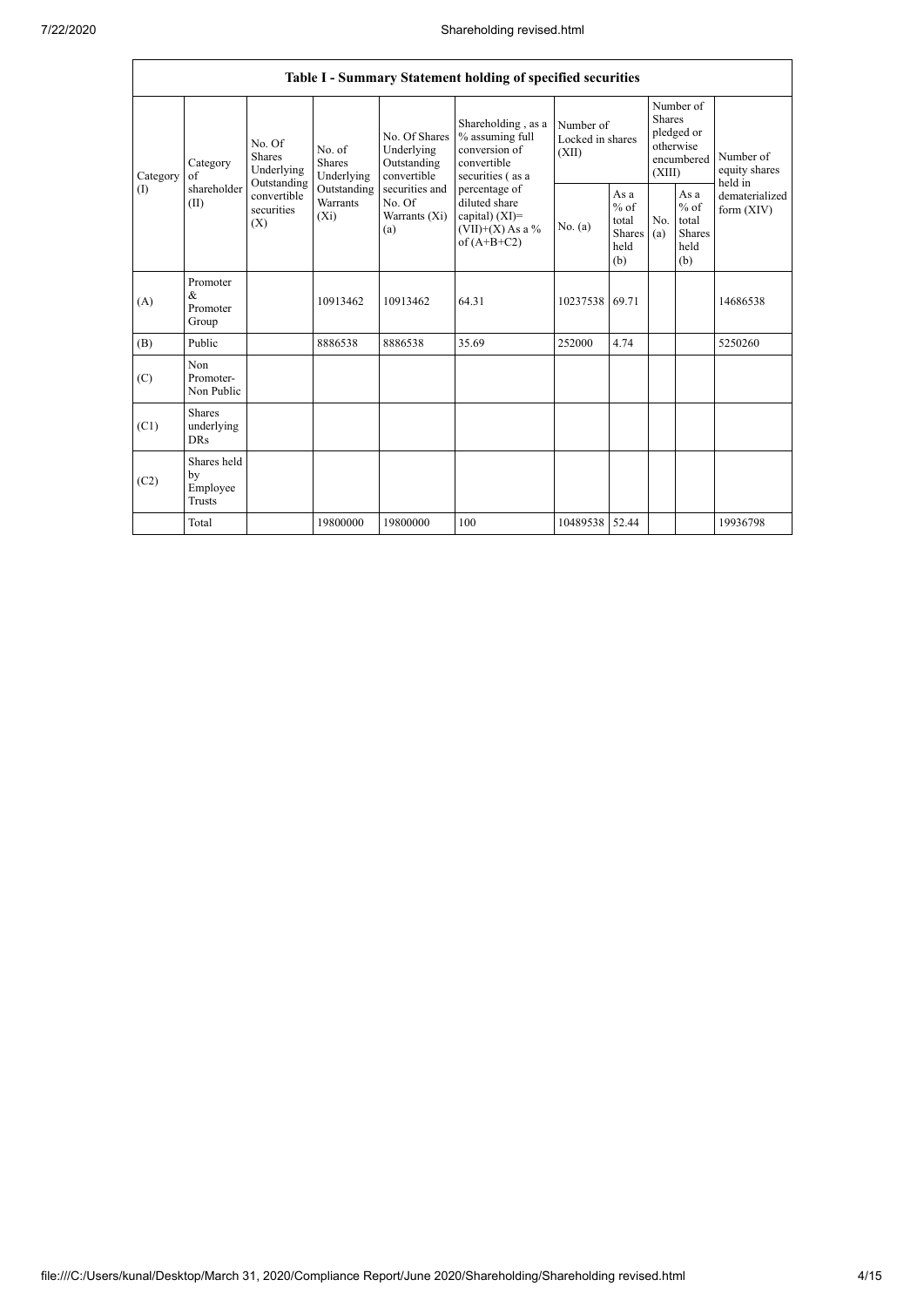|                                                                                                | Table II - Statement showing shareholding pattern of the Promoter and Promoter Group                                |                                                                              |                                                |                                 |                                    |                             |                                                      |                           |               |                                      |                           |  |  |
|------------------------------------------------------------------------------------------------|---------------------------------------------------------------------------------------------------------------------|------------------------------------------------------------------------------|------------------------------------------------|---------------------------------|------------------------------------|-----------------------------|------------------------------------------------------|---------------------------|---------------|--------------------------------------|---------------------------|--|--|
|                                                                                                |                                                                                                                     |                                                                              | No. of                                         | No.<br>Of                       | No. Of                             | Total nos.                  | Shareholding<br>as a % of                            | class of securities (IX)  |               | Number of Voting Rights held in each |                           |  |  |
| Sr.                                                                                            | Category $\&$<br>Name of the                                                                                        | Nos. Of<br>shareholders                                                      | fully paid<br>up equity<br>shares<br>held (IV) | Partly<br>paid-<br>up           | shares<br>underlying<br>Depository | shares<br>held<br>$(VII) =$ | total no. of<br>shares<br>(calculated as             | No of Voting (XIV) Rights |               |                                      | Total<br>as a %<br>of     |  |  |
|                                                                                                | Shareholders (I)                                                                                                    | (III)                                                                        |                                                | equity<br>shares<br>held<br>(V) | Receipts<br>(VI)                   | $(IV)^+$<br>$(V)$ + $(VI)$  | per SCRR,<br>1957) (VIII)<br>As a % of<br>$(A+B+C2)$ | Class eg:<br>X            | Class<br>eg:y | Total                                | Total<br>Voting<br>rights |  |  |
| A                                                                                              | Table II - Statement showing shareholding pattern of the Promoter and Promoter Group                                |                                                                              |                                                |                                 |                                    |                             |                                                      |                           |               |                                      |                           |  |  |
| (1)                                                                                            | Indian                                                                                                              |                                                                              |                                                |                                 |                                    |                             |                                                      |                           |               |                                      |                           |  |  |
| (a)                                                                                            | Individuals/Hindu<br>undivided Family                                                                               | 16                                                                           | 14300011                                       |                                 |                                    | 14300011                    | 71.48                                                | 14300011                  |               | 14300011                             | 71.48                     |  |  |
| (d)                                                                                            | Any Other<br>(specify)                                                                                              | $\mathbf{1}$                                                                 | 386527                                         |                                 |                                    | 386527                      | 1.93                                                 | 386527                    |               | 386527                               | 1.93                      |  |  |
| Sub-Total<br>(A)(1)                                                                            |                                                                                                                     | 17                                                                           | 14686538                                       |                                 |                                    | 14686538                    | 73.42                                                | 14686538                  |               | 14686538                             | 73.42                     |  |  |
| (2)                                                                                            | Foreign                                                                                                             |                                                                              |                                                |                                 |                                    |                             |                                                      |                           |               |                                      |                           |  |  |
| Total<br>Shareholding<br>of Promoter<br>and<br>Promoter<br>Group $(A)=$<br>$(A)(1)+(A)$<br>(2) |                                                                                                                     | 17                                                                           | 14686538                                       |                                 |                                    | 14686538                    | 73.42                                                | 14686538                  |               | 14686538                             | 73.42                     |  |  |
| B                                                                                              |                                                                                                                     | Table III - Statement showing shareholding pattern of the Public shareholder |                                                |                                 |                                    |                             |                                                      |                           |               |                                      |                           |  |  |
| (1)                                                                                            | Institutions                                                                                                        |                                                                              |                                                |                                 |                                    |                             |                                                      |                           |               |                                      |                           |  |  |
| (e)                                                                                            | Foreign Portfolio<br>Investors                                                                                      | $\sqrt{2}$                                                                   | 10000                                          |                                 |                                    | 10000                       | 0.05                                                 | 10000                     |               | 10000                                | 0.05                      |  |  |
| Sub-Total<br>(B)(1)                                                                            |                                                                                                                     | 2                                                                            | 10000                                          |                                 |                                    | 10000                       | 0.05                                                 | 10000                     |               | 10000                                | 0.05                      |  |  |
| (3)                                                                                            | Non-institutions                                                                                                    |                                                                              |                                                |                                 |                                    |                             |                                                      |                           |               |                                      |                           |  |  |
| (a(i))                                                                                         | Individuals -<br>i.Individual<br>shareholders<br>holding nominal<br>share capital up<br>to Rs. 2 lakhs.             | 1840                                                                         | 1235583                                        |                                 |                                    | 1235583                     | 6.18                                                 | 1235583                   |               | 1235583                              | 6.18                      |  |  |
| (a(ii))                                                                                        | Individuals - ii.<br>Individual<br>shareholders<br>holding nominal<br>share capital in<br>excess of Rs. 2<br>lakhs. | 21                                                                           | 1045697                                        |                                 |                                    | 1045697                     | 5.23                                                 | 1045697                   |               | 1045697                              | 5.23                      |  |  |
| (e)                                                                                            | Any Other<br>(specify)                                                                                              | 159                                                                          | 3026982                                        |                                 |                                    | 3026982                     | 15.13                                                | 3026982                   |               | 3026982                              | 15.13                     |  |  |
| Sub-Total<br>(B)(3)                                                                            |                                                                                                                     | 2020                                                                         | 5308262                                        |                                 |                                    | 5308262                     | 26.53                                                | 5308262                   |               | 5308262                              | 26.53                     |  |  |
| <b>Total Public</b><br>Shareholding<br>$(B)= (B)(1) +$<br>$(B)(2)+(B)$<br>(3)                  |                                                                                                                     | 2022                                                                         | 5318262                                        |                                 |                                    | 5318262                     | 26.58                                                | 5318262                   |               | 5318262                              | 26.58                     |  |  |
| $\mathbf C$                                                                                    | Table IV - Statement showing shareholding pattern of the Non Promoter- Non Public shareholder                       |                                                                              |                                                |                                 |                                    |                             |                                                      |                           |               |                                      |                           |  |  |
| Total (<br>$A+B+C2$ )                                                                          |                                                                                                                     | 2039                                                                         | 20004800                                       |                                 |                                    | 20004800                    | 100                                                  | 20004800                  |               | 20004800                             | 100                       |  |  |
| Total<br>$(A+B+C)$                                                                             |                                                                                                                     | 2039                                                                         | 20004800                                       |                                 |                                    | 20004800                    | 100                                                  | 20004800                  |               | 20004800                             | 100                       |  |  |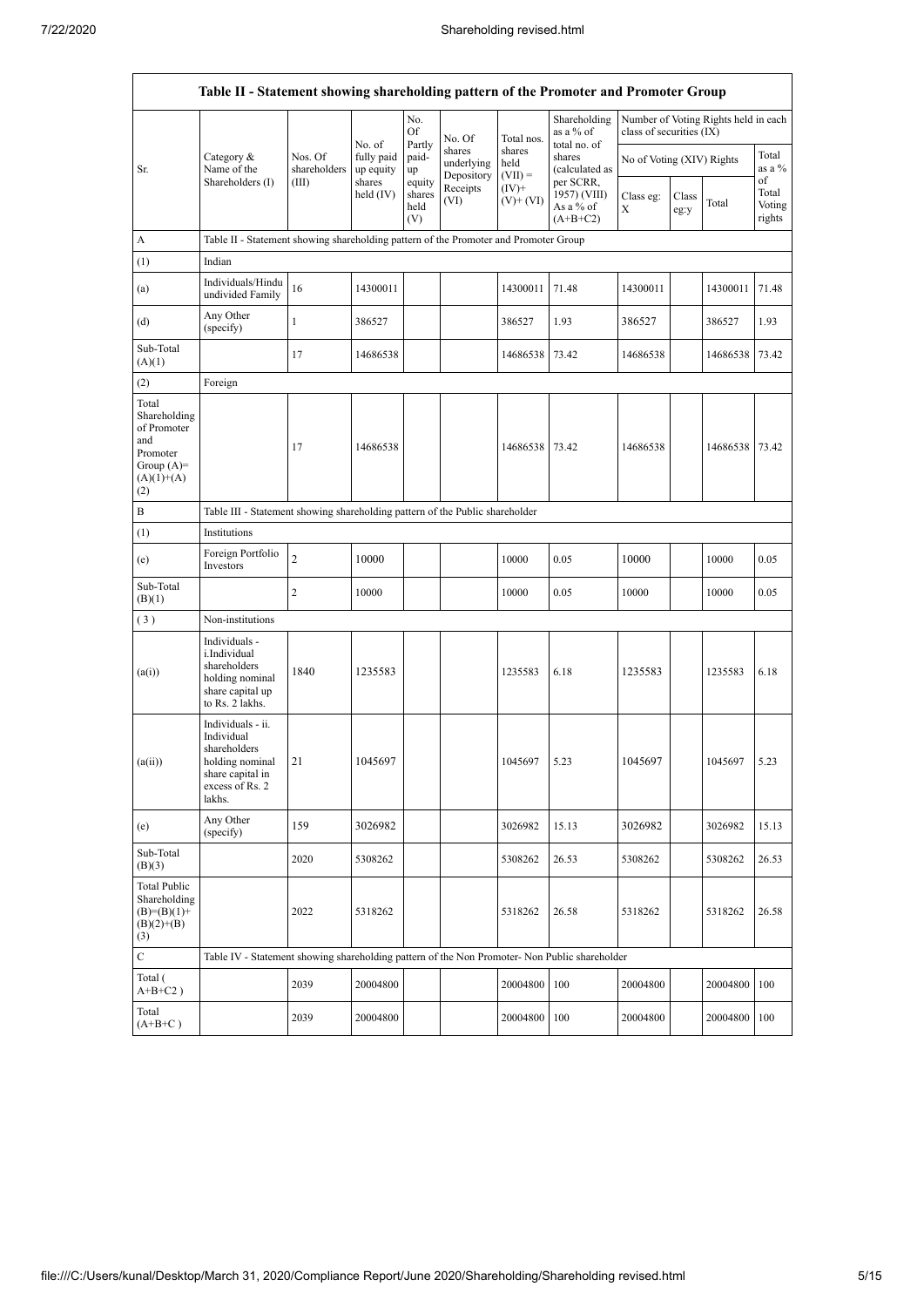| Table II - Statement showing shareholding pattern of the Promoter and Promoter Group    |                                                                                      |                                       |                                                           |                                                                                               |                                        |                                                         |                                                                               |                                                  |                                       |  |  |  |
|-----------------------------------------------------------------------------------------|--------------------------------------------------------------------------------------|---------------------------------------|-----------------------------------------------------------|-----------------------------------------------------------------------------------------------|----------------------------------------|---------------------------------------------------------|-------------------------------------------------------------------------------|--------------------------------------------------|---------------------------------------|--|--|--|
|                                                                                         | No. Of<br>Shares<br>Underlying                                                       | No. of<br><b>Shares</b><br>Underlying | No. Of Shares<br>Underlying<br>Outstanding<br>convertible | Shareholding, as a %<br>assuming full<br>conversion of<br>convertible securities (            | Number of<br>Locked in shares<br>(XII) |                                                         | Number of<br><b>Shares</b><br>pledged or<br>otherwise<br>encumbered<br>(XIII) |                                                  | Number of<br>equity shares<br>held in |  |  |  |
| Sr.                                                                                     | Outstanding<br>convertible<br>securities<br>(X)                                      | Outstanding<br>Warrants<br>$(X_i)$    | securities and<br>No. Of<br>Warrants (Xi)<br>(a)          | as a percentage of<br>diluted share capital)<br>$(XI) = (VII)+(X) As a %$<br>of $(A+B+C2)$    | No. (a)                                | As a<br>$%$ of<br>total<br><b>Shares</b><br>held<br>(b) | No.<br>(a)                                                                    | As a<br>$%$ of<br>total<br>Shares<br>held<br>(b) | dematerialized<br>form $(XIV)$        |  |  |  |
| A                                                                                       | Table II - Statement showing shareholding pattern of the Promoter and Promoter Group |                                       |                                                           |                                                                                               |                                        |                                                         |                                                                               |                                                  |                                       |  |  |  |
| (1)                                                                                     | Indian                                                                               |                                       |                                                           |                                                                                               |                                        |                                                         |                                                                               |                                                  |                                       |  |  |  |
| (a)                                                                                     |                                                                                      | 10699989                              | 10699989                                                  | 62.81                                                                                         | 9851011                                | 68.89                                                   |                                                                               |                                                  | 14300011                              |  |  |  |
| (d)                                                                                     |                                                                                      | 213473                                | 213473                                                    | 1.51                                                                                          | 386527                                 | 100                                                     |                                                                               |                                                  | 386527                                |  |  |  |
| Sub-Total (A)<br>(1)                                                                    |                                                                                      | 10913462                              | 10913462                                                  | 64.31                                                                                         | 10237538                               | 69.71                                                   |                                                                               |                                                  | 14686538                              |  |  |  |
| (2)                                                                                     | Foreign                                                                              |                                       |                                                           |                                                                                               |                                        |                                                         |                                                                               |                                                  |                                       |  |  |  |
| Total<br>Shareholding<br>of Promoter<br>and Promoter<br>Group $(A)=$<br>$(A)(1)+(A)(2)$ |                                                                                      | 10913462                              | 10913462                                                  | 64.31                                                                                         | 10237538                               | 69.71                                                   |                                                                               |                                                  | 14686538                              |  |  |  |
| B                                                                                       |                                                                                      |                                       |                                                           | Table III - Statement showing shareholding pattern of the Public shareholder                  |                                        |                                                         |                                                                               |                                                  |                                       |  |  |  |
| (1)                                                                                     | Institutions                                                                         |                                       |                                                           |                                                                                               |                                        |                                                         |                                                                               |                                                  |                                       |  |  |  |
| (e)                                                                                     |                                                                                      | 2000000                               | 2000000                                                   | 5.05                                                                                          | $\mathbf{0}$                           | $\mathbf{0}$                                            |                                                                               |                                                  | 10000                                 |  |  |  |
| Sub-Total (B)<br>(1)                                                                    |                                                                                      | 2000000                               | 2000000                                                   | 5.05                                                                                          | $\mathbf{0}$                           | $\mathbf{0}$                                            |                                                                               |                                                  | 10000                                 |  |  |  |
| (3)                                                                                     | Non-institutions                                                                     |                                       |                                                           |                                                                                               |                                        |                                                         |                                                                               |                                                  |                                       |  |  |  |
| (a(i))                                                                                  |                                                                                      | $\theta$                              | $\overline{0}$                                            | 3.1                                                                                           | $\mathbf{0}$                           | $\mathbf{0}$                                            |                                                                               |                                                  | 1169581                               |  |  |  |
| (a(ii))                                                                                 |                                                                                      | 6886538                               | 6886538                                                   | 19.93                                                                                         | 252000                                 | 24.1                                                    |                                                                               |                                                  | 1045697                               |  |  |  |
| (e)                                                                                     |                                                                                      | $\mathbf{0}$                          | $\overline{0}$                                            | 7.6                                                                                           | $\boldsymbol{0}$                       | $\mathbf{0}$                                            |                                                                               |                                                  | 3024982                               |  |  |  |
| Sub-Total (B)<br>(3)                                                                    |                                                                                      | 6886538                               | 6886538                                                   | 30.64                                                                                         | 252000                                 | 4.75                                                    |                                                                               |                                                  | 5240260                               |  |  |  |
| <b>Total Public</b><br>Shareholding<br>$(B)=(B)(1)+$<br>$(B)(2)+(B)(3)$                 |                                                                                      | 8886538                               | 8886538                                                   | 35.69                                                                                         | 252000                                 | 4.74                                                    |                                                                               |                                                  | 5250260                               |  |  |  |
| $\mathsf{C}$                                                                            |                                                                                      |                                       |                                                           | Table IV - Statement showing shareholding pattern of the Non Promoter- Non Public shareholder |                                        |                                                         |                                                                               |                                                  |                                       |  |  |  |
| Total (<br>$A+B+C2$ )                                                                   |                                                                                      | 19800000                              | 19800000                                                  | 100                                                                                           | 10489538                               | 52.44                                                   |                                                                               |                                                  | 19936798                              |  |  |  |
| Total<br>$(A+B+C)$                                                                      |                                                                                      | 19800000                              | 19800000                                                  | 100                                                                                           | 10489538                               | 52.44                                                   |                                                                               |                                                  | 19936798                              |  |  |  |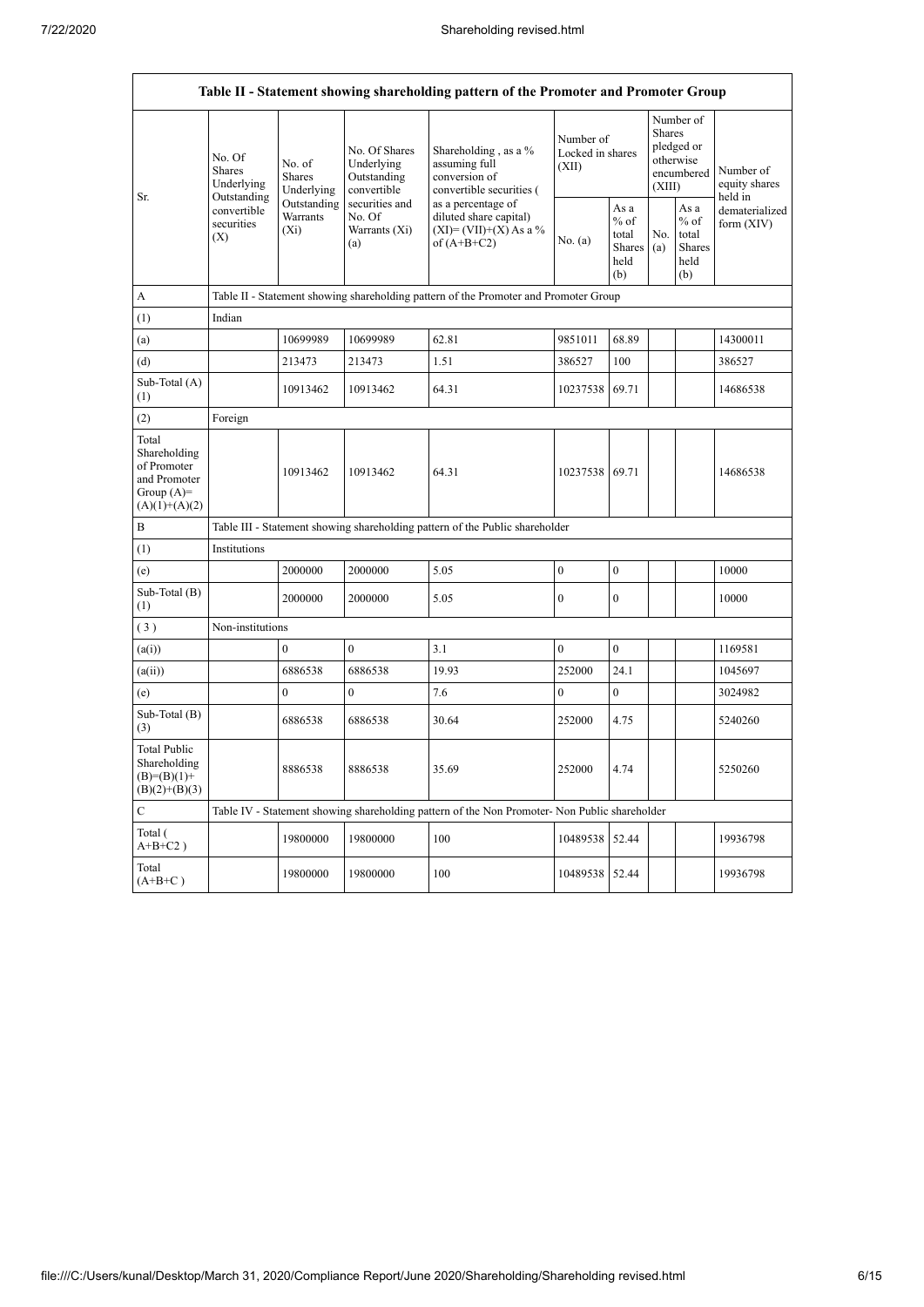| Individuals/Hindu undivided Family                                                                                                                                                       |                          |                                                  |                            |                                         |                                                |                                        |                                                   |  |  |  |  |
|------------------------------------------------------------------------------------------------------------------------------------------------------------------------------------------|--------------------------|--------------------------------------------------|----------------------------|-----------------------------------------|------------------------------------------------|----------------------------------------|---------------------------------------------------|--|--|--|--|
| Searial No.                                                                                                                                                                              | $\mathbf{1}$             | $\overline{2}$                                   | $\overline{\mathbf{3}}$    | $\overline{4}$                          | 5                                              | 6                                      | $\overline{7}$                                    |  |  |  |  |
| Name of the<br>Shareholders (I)                                                                                                                                                          | SHREYA<br><b>PATODIA</b> | <b>ARUN</b><br><b>KUMAR</b><br><b>PODDAR HUF</b> | <b>KAMAL</b><br>PODDAR HUF | <b>AASTHA</b><br>ANIL<br><b>PATODIA</b> | <b>AAYUSH</b><br><b>ANIL</b><br><b>PATODIA</b> | ANIL<br><b>CHATHMAL</b><br>PATODIA HUF | <b>SUNIL</b><br><b>CHOTHMAL</b><br><b>PATODIA</b> |  |  |  |  |
| PAN(II)                                                                                                                                                                                  | BSHPP9169F               | AAMHA1752K                                       | AAHHK1927M                 | CYRPP9441H                              | CNXPP1381D                                     | AAAHA4542B                             | AAAHS9276C                                        |  |  |  |  |
| No. of fully paid<br>up equity shares<br>held $(IV)$                                                                                                                                     | 124000                   | 225000                                           | 225000                     | 300000                                  | 300000                                         | 300000                                 | 300000                                            |  |  |  |  |
| No. Of Partly paid-<br>up equity shares<br>held (V)                                                                                                                                      |                          |                                                  |                            |                                         |                                                |                                        |                                                   |  |  |  |  |
| No. Of shares<br>underlying<br>Depository<br>Receipts (VI)                                                                                                                               |                          |                                                  |                            |                                         |                                                |                                        |                                                   |  |  |  |  |
| Total nos. shares<br>held $(VII) = (IV) +$<br>$(V)+(VI)$                                                                                                                                 | 124000                   | 225000                                           | 225000                     | 300000                                  | 300000                                         | 300000                                 | 300000                                            |  |  |  |  |
| Shareholding as a<br>% of total no. of<br>shares (calculated<br>as per SCRR,<br>1957) (VIII) As a<br>% of $(A+B+C2)$                                                                     | 0.62                     | 1.12                                             | 1.12                       | 1.5                                     | 1.5                                            | 1.5                                    | 1.5                                               |  |  |  |  |
| Number of Voting Rights held in each class of securities (IX)                                                                                                                            |                          |                                                  |                            |                                         |                                                |                                        |                                                   |  |  |  |  |
| Class eg: $X$                                                                                                                                                                            | 124000                   | 225000                                           | 225000                     | 300000                                  | 300000                                         | 300000                                 | 300000                                            |  |  |  |  |
| Class eg:y                                                                                                                                                                               |                          |                                                  |                            |                                         |                                                |                                        |                                                   |  |  |  |  |
| Total                                                                                                                                                                                    | 124000                   | 225000                                           | 225000                     | 300000                                  | 300000                                         | 300000                                 | 300000                                            |  |  |  |  |
| Total as a % of<br><b>Total Voting rights</b>                                                                                                                                            | 0.62                     | 1.12                                             | 1.12                       | 1.5                                     | 1.5                                            | 1.5                                    | 1.5                                               |  |  |  |  |
| No. Of Shares<br>Underlying<br>Outstanding<br>convertible<br>securities $(X)$                                                                                                            |                          |                                                  |                            |                                         |                                                |                                        |                                                   |  |  |  |  |
| No. of Shares<br>Underlying<br>Outstanding<br>Warrants (Xi)                                                                                                                              | $\boldsymbol{0}$         | $\boldsymbol{0}$                                 | $\boldsymbol{0}$           | $\boldsymbol{0}$                        | $\boldsymbol{0}$                               | $\boldsymbol{0}$                       | $\boldsymbol{0}$                                  |  |  |  |  |
| No. Of Shares<br>Underlying<br>Outstanding<br>convertible<br>securities and No.<br>Of Warrants (Xi)<br>(a)                                                                               | $\boldsymbol{0}$         | $\boldsymbol{0}$                                 | $\boldsymbol{0}$           | $\boldsymbol{0}$                        | $\boldsymbol{0}$                               | $\boldsymbol{0}$                       | $\boldsymbol{0}$                                  |  |  |  |  |
| Shareholding, as a<br>% assuming full<br>conversion of<br>convertible<br>securities (as a<br>percentage of<br>diluted share<br>capital) (XI)=<br>$(VII)+(Xi)(a)$ As a<br>% of $(A+B+C2)$ | 0.31                     | 0.57                                             | 0.57                       | 0.75                                    | 0.75                                           | 0.75                                   | 0.75                                              |  |  |  |  |
| Number of Locked in shares (XII)                                                                                                                                                         |                          |                                                  |                            |                                         |                                                |                                        |                                                   |  |  |  |  |
| No. (a)<br>As a % of total                                                                                                                                                               | $\boldsymbol{0}$         | $\boldsymbol{0}$                                 | $\boldsymbol{0}$           | $\boldsymbol{0}$                        | $\boldsymbol{0}$                               | $\boldsymbol{0}$                       | $\boldsymbol{0}$                                  |  |  |  |  |
| Shares held (b)                                                                                                                                                                          | $\theta$                 | $\mathbf{0}$                                     | $\boldsymbol{0}$           | $\boldsymbol{0}$                        | $\boldsymbol{0}$                               | $\boldsymbol{0}$                       | $\boldsymbol{0}$                                  |  |  |  |  |
| Number of Shares pledged or otherwise encumbered (XIII)                                                                                                                                  |                          |                                                  |                            |                                         |                                                |                                        |                                                   |  |  |  |  |
| No. $(a)$<br>As a % of total                                                                                                                                                             |                          |                                                  |                            |                                         |                                                |                                        |                                                   |  |  |  |  |
| Shares held (b)<br>Number of equity<br>shares held in<br>dematerialized<br>form $(XIV)$                                                                                                  | 124000                   | 225000                                           | 225000                     | 300000                                  | 300000                                         | 300000                                 | 300000                                            |  |  |  |  |
| Reason for not providing PAN                                                                                                                                                             |                          |                                                  |                            |                                         |                                                |                                        |                                                   |  |  |  |  |
| Reason for not<br>providing PAN                                                                                                                                                          |                          |                                                  |                            |                                         |                                                |                                        |                                                   |  |  |  |  |
| Shareholder type                                                                                                                                                                         | Promoter                 | Promoter                                         | Promoter                   | Promoter                                | Promoter                                       | Promoter                               | Promoter                                          |  |  |  |  |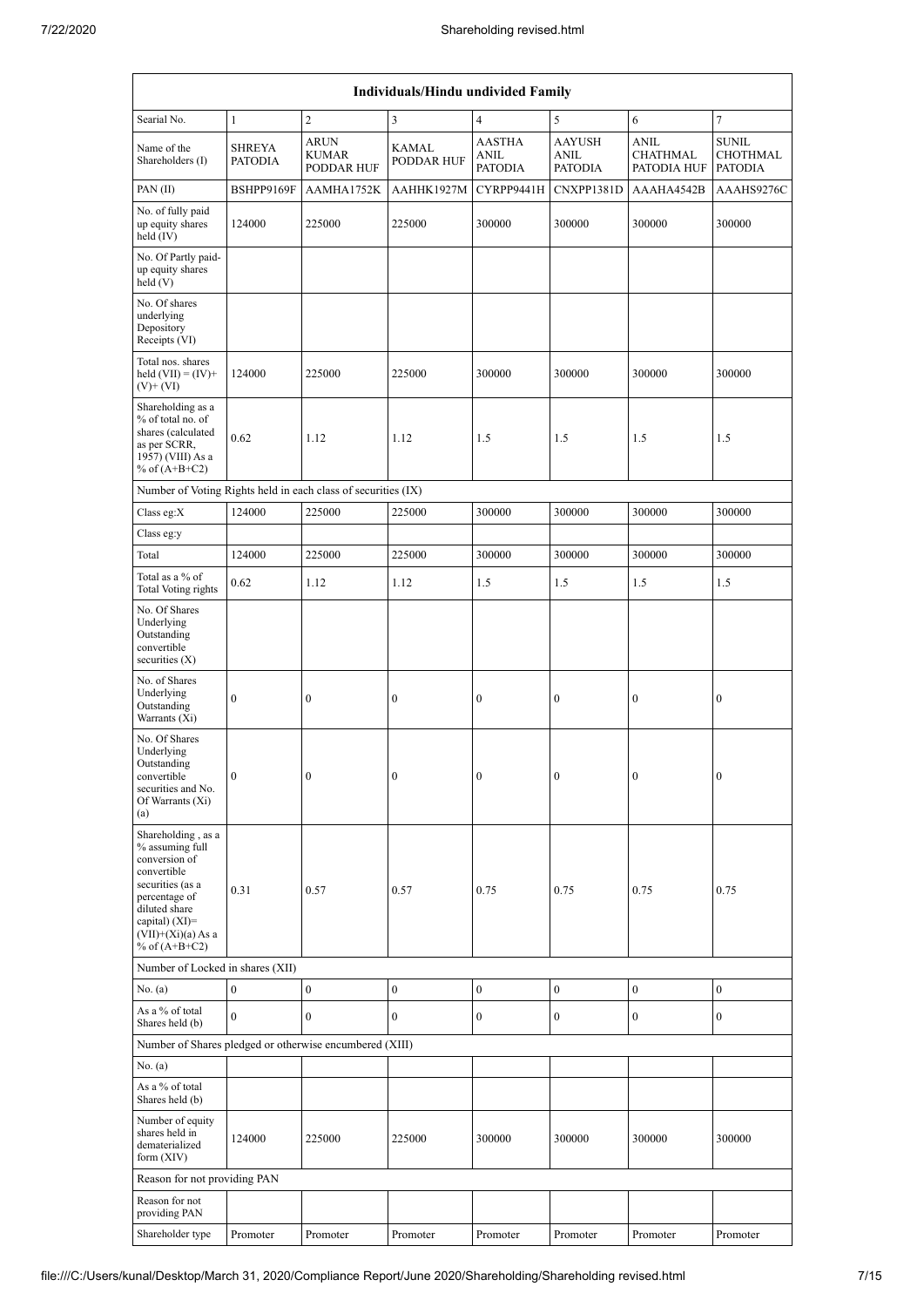| Individuals/Hindu undivided Family                                                                                                                                                         |                                                 |                                          |                                                  |                                         |                       |                                          |                                          |  |  |  |  |
|--------------------------------------------------------------------------------------------------------------------------------------------------------------------------------------------|-------------------------------------------------|------------------------------------------|--------------------------------------------------|-----------------------------------------|-----------------------|------------------------------------------|------------------------------------------|--|--|--|--|
| Searial No.                                                                                                                                                                                | 8                                               | 9                                        | 10                                               | 11                                      | 12                    | 13                                       | 14                                       |  |  |  |  |
| Name of the<br>Shareholders (I)                                                                                                                                                            | <b>SUYASH</b><br><b>SUNIL</b><br><b>PATODIA</b> | <b>HEMLATA</b><br>KAMAL<br><b>PODDAR</b> | <b>ANIL</b><br><b>CHOTHMAL</b><br><b>PATODIA</b> | <b>SUNIL</b><br>KUMAR<br><b>PATODIA</b> | SONU<br><b>PODDAR</b> | <b>ARCHANA</b><br>ANIL<br><b>PATODIA</b> | <b>VINITA</b><br>SUNIL<br><b>PATODIA</b> |  |  |  |  |
| PAN(II)                                                                                                                                                                                    | CNXPP1439A                                      | AMJPP9451H                               | AFMPP7771G                                       | AAXPP0203B                              | AGIPC0029R            | AGZPP2397L                               | ADTPP7048M                               |  |  |  |  |
| No. of fully paid<br>up equity shares<br>held $(IV)$                                                                                                                                       | 300000                                          | 850000                                   | 1100000                                          | 1238500                                 | 1250000               | 1575000                                  | 1612500                                  |  |  |  |  |
| No. Of Partly paid-<br>up equity shares<br>held $(V)$                                                                                                                                      |                                                 |                                          |                                                  |                                         |                       |                                          |                                          |  |  |  |  |
| No. Of shares<br>underlying<br>Depository<br>Receipts (VI)                                                                                                                                 |                                                 |                                          |                                                  |                                         |                       |                                          |                                          |  |  |  |  |
| Total nos. shares<br>held $(VII) = (IV) +$<br>$(V)+(VI)$                                                                                                                                   | 300000                                          | 850000                                   | 1100000                                          | 1238500                                 | 1250000               | 1575000                                  | 1612500                                  |  |  |  |  |
| Shareholding as a<br>% of total no. of<br>shares (calculated<br>as per SCRR,<br>1957) (VIII) As a<br>% of $(A+B+C2)$                                                                       | 1.5                                             | 4.25                                     | 5.5                                              | 6.19                                    | 6.25                  | 7.87                                     | 8.06                                     |  |  |  |  |
| Number of Voting Rights held in each class of securities (IX)                                                                                                                              |                                                 |                                          |                                                  |                                         |                       |                                          |                                          |  |  |  |  |
| Class eg: $X$                                                                                                                                                                              | 300000                                          | 850000                                   | 1100000                                          | 1238500                                 | 1250000               | 1575000                                  | 1612500                                  |  |  |  |  |
| Class eg:y                                                                                                                                                                                 |                                                 |                                          |                                                  |                                         |                       |                                          |                                          |  |  |  |  |
| Total                                                                                                                                                                                      | 300000                                          | 850000                                   | 1100000                                          | 1238500                                 | 1250000               | 1575000                                  | 1612500                                  |  |  |  |  |
| Total as a % of<br>Total Voting rights<br>No. Of Shares                                                                                                                                    | 1.5                                             | 4.25                                     | 5.5                                              | 6.19                                    | 6.25                  | 7.87                                     | 8.06                                     |  |  |  |  |
| Underlying<br>Outstanding<br>convertible<br>securities $(X)$                                                                                                                               |                                                 |                                          |                                                  |                                         |                       |                                          |                                          |  |  |  |  |
| No. of Shares<br>Underlying<br>Outstanding<br>Warrants (Xi)                                                                                                                                | 2000000                                         | 1150000                                  | $\boldsymbol{0}$                                 | 1350000                                 | 750000                | $\boldsymbol{0}$                         | 2000000                                  |  |  |  |  |
| No. Of Shares<br>Underlying<br>Outstanding<br>convertible<br>securities and No.<br>Of Warrants (Xi)<br>(a)                                                                                 | 2000000                                         | 1150000                                  | $\boldsymbol{0}$                                 | 1350000                                 | 750000                | $\boldsymbol{0}$                         | 2000000                                  |  |  |  |  |
| Shareholding, as a<br>% assuming full<br>conversion of<br>convertible<br>securities (as a<br>percentage of<br>diluted share<br>capital) $(XI)=$<br>$(VII)+(Xi)(a) As a$<br>% of $(A+B+C2)$ | 5.78                                            | 5.02                                     | 2.76                                             | 6.5                                     | 5.02                  | 3.96                                     | 9.08                                     |  |  |  |  |
| Number of Locked in shares (XII)                                                                                                                                                           |                                                 |                                          |                                                  |                                         |                       |                                          |                                          |  |  |  |  |
| No. $(a)$                                                                                                                                                                                  | 300000                                          | 850000                                   | $\boldsymbol{0}$                                 | 1238500                                 | 1250000               | $\boldsymbol{0}$                         | 1612500                                  |  |  |  |  |
| As a % of total<br>Shares held (b)<br>Number of Shares pledged or otherwise encumbered (XIII)                                                                                              | 100                                             | 100                                      | $\mathbf{0}$                                     | 100                                     | 100                   | $\mathbf{0}$                             | 100                                      |  |  |  |  |
| No. $(a)$                                                                                                                                                                                  |                                                 |                                          |                                                  |                                         |                       |                                          |                                          |  |  |  |  |
| As a % of total<br>Shares held (b)                                                                                                                                                         |                                                 |                                          |                                                  |                                         |                       |                                          |                                          |  |  |  |  |
| Number of equity<br>shares held in<br>dematerialized<br>form $(XIV)$                                                                                                                       | 300000                                          | 850000                                   | 1100000                                          | 1238500                                 | 1250000               | 1575000                                  | 1612500                                  |  |  |  |  |
| Reason for not providing PAN                                                                                                                                                               |                                                 |                                          |                                                  |                                         |                       |                                          |                                          |  |  |  |  |
| Reason for not<br>providing PAN                                                                                                                                                            |                                                 |                                          |                                                  |                                         |                       |                                          |                                          |  |  |  |  |
| Shareholder type                                                                                                                                                                           | Promoter                                        | Promoter                                 | Promoter                                         | Promoter                                | Promoter              | Promoter                                 | Promoter                                 |  |  |  |  |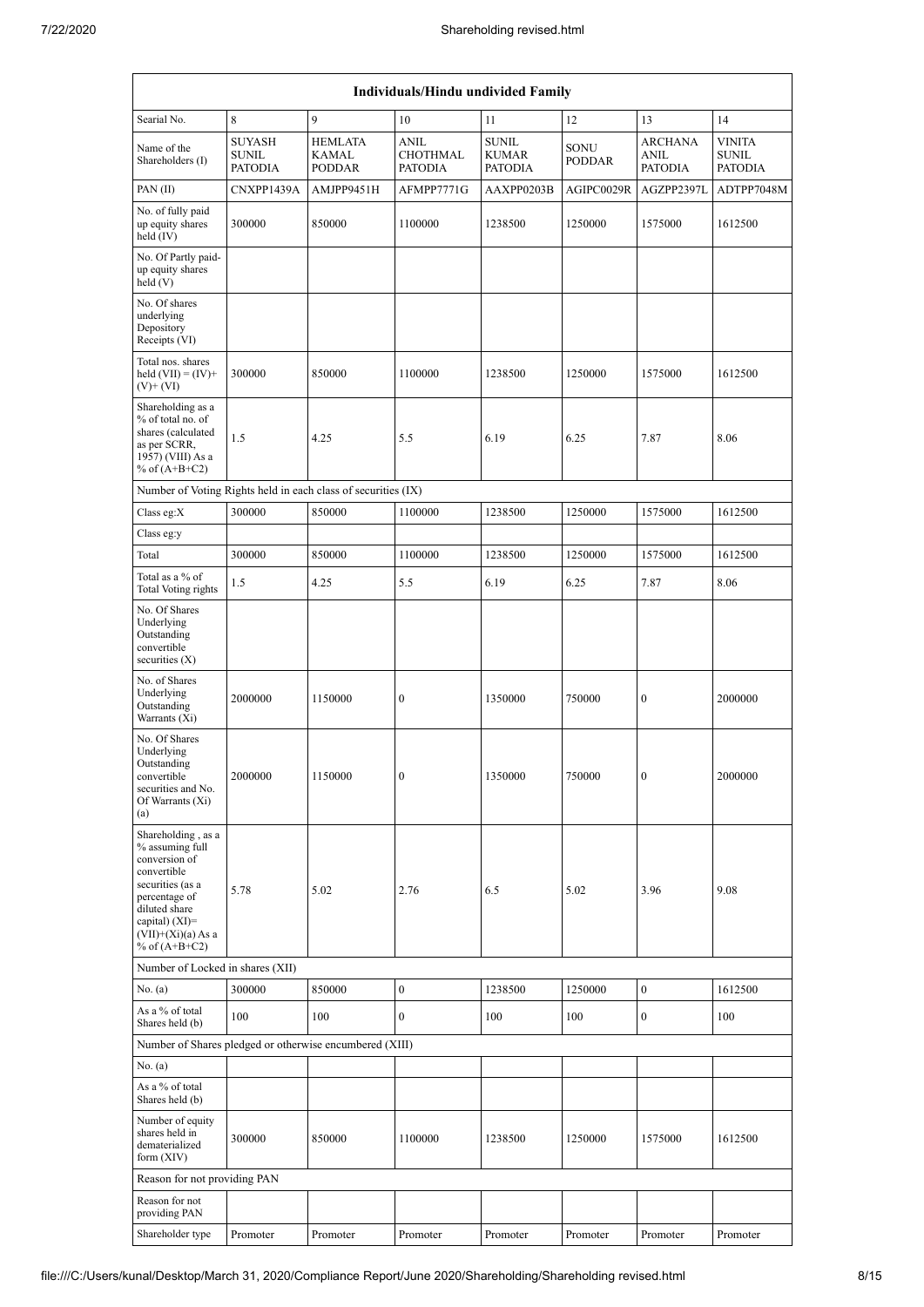| Individuals/Hindu undivided Family                                                                                                                                                       |                                                               |                     |                       |  |  |  |  |  |  |  |
|------------------------------------------------------------------------------------------------------------------------------------------------------------------------------------------|---------------------------------------------------------------|---------------------|-----------------------|--|--|--|--|--|--|--|
| Searial No.                                                                                                                                                                              | 15                                                            | 16                  |                       |  |  |  |  |  |  |  |
| Name of the<br>Shareholders (I)                                                                                                                                                          | ARUN KUMAR PODDAR                                             | <b>KAMAL PODDAR</b> | Click here to go back |  |  |  |  |  |  |  |
| PAN(II)                                                                                                                                                                                  | ANHPP9477G                                                    | AJNPP5353K          | Total                 |  |  |  |  |  |  |  |
| No. of fully paid<br>up equity shares<br>held $(IV)$                                                                                                                                     | 2100000                                                       | 2500011             | 14300011              |  |  |  |  |  |  |  |
| No. Of Partly paid-<br>up equity shares<br>held (V)                                                                                                                                      |                                                               |                     |                       |  |  |  |  |  |  |  |
| No. Of shares<br>underlying<br>Depository<br>Receipts (VI)                                                                                                                               |                                                               |                     |                       |  |  |  |  |  |  |  |
| Total nos. shares<br>held $(VII) = (IV) +$<br>$(V)$ + $(VI)$                                                                                                                             | 2100000                                                       | 2500011             | 14300011              |  |  |  |  |  |  |  |
| Shareholding as a<br>% of total no. of<br>shares (calculated<br>as per SCRR,<br>1957) (VIII) As a<br>% of $(A+B+C2)$                                                                     | 10.5                                                          | 12.5                | 71.48                 |  |  |  |  |  |  |  |
|                                                                                                                                                                                          | Number of Voting Rights held in each class of securities (IX) |                     |                       |  |  |  |  |  |  |  |
| Class eg: $X$                                                                                                                                                                            | 2100000                                                       | 2500011             | 14300011              |  |  |  |  |  |  |  |
| Class eg:y                                                                                                                                                                               |                                                               |                     |                       |  |  |  |  |  |  |  |
| Total                                                                                                                                                                                    | 2100000                                                       | 2500011             | 14300011              |  |  |  |  |  |  |  |
| Total as a % of<br><b>Total Voting rights</b>                                                                                                                                            | 10.5                                                          | 12.5                | 71.48                 |  |  |  |  |  |  |  |
| No. Of Shares<br>Underlying<br>Outstanding<br>convertible<br>securities $(X)$                                                                                                            |                                                               |                     |                       |  |  |  |  |  |  |  |
| No. of Shares<br>Underlying<br>Outstanding<br>Warrants (Xi)                                                                                                                              | 1950000                                                       | 1499989             | 10699989              |  |  |  |  |  |  |  |
| No. Of Shares<br>Underlying<br>Outstanding<br>convertible<br>securities and No.<br>Of Warrants (Xi)<br>(a)                                                                               | 1950000                                                       | 1499989             | 10699989              |  |  |  |  |  |  |  |
| Shareholding, as a<br>% assuming full<br>conversion of<br>convertible<br>securities (as a<br>percentage of<br>diluted share<br>capital) (XI)=<br>$(VII)+(Xi)(a)$ As a<br>% of $(A+B+C2)$ | 10.17                                                         | 10.05               | 62.81                 |  |  |  |  |  |  |  |
| Number of Locked in shares (XII)                                                                                                                                                         |                                                               |                     |                       |  |  |  |  |  |  |  |
| No. (a)                                                                                                                                                                                  | 2100000                                                       | 2500011             | 9851011               |  |  |  |  |  |  |  |
| As a % of total<br>Shares held (b)                                                                                                                                                       | 100                                                           | 100                 | 68.89                 |  |  |  |  |  |  |  |
| No. (a)                                                                                                                                                                                  | Number of Shares pledged or otherwise encumbered (XIII)       |                     |                       |  |  |  |  |  |  |  |
| As a % of total<br>Shares held (b)                                                                                                                                                       |                                                               |                     |                       |  |  |  |  |  |  |  |
| Number of equity<br>shares held in<br>dematerialized<br>form $(XIV)$                                                                                                                     | 2100000                                                       | 2500011             | 14300011              |  |  |  |  |  |  |  |
| Reason for not providing PAN                                                                                                                                                             |                                                               |                     |                       |  |  |  |  |  |  |  |
| Reason for not<br>providing PAN                                                                                                                                                          |                                                               |                     |                       |  |  |  |  |  |  |  |
| Shareholder type                                                                                                                                                                         | Promoter                                                      | Promoter            |                       |  |  |  |  |  |  |  |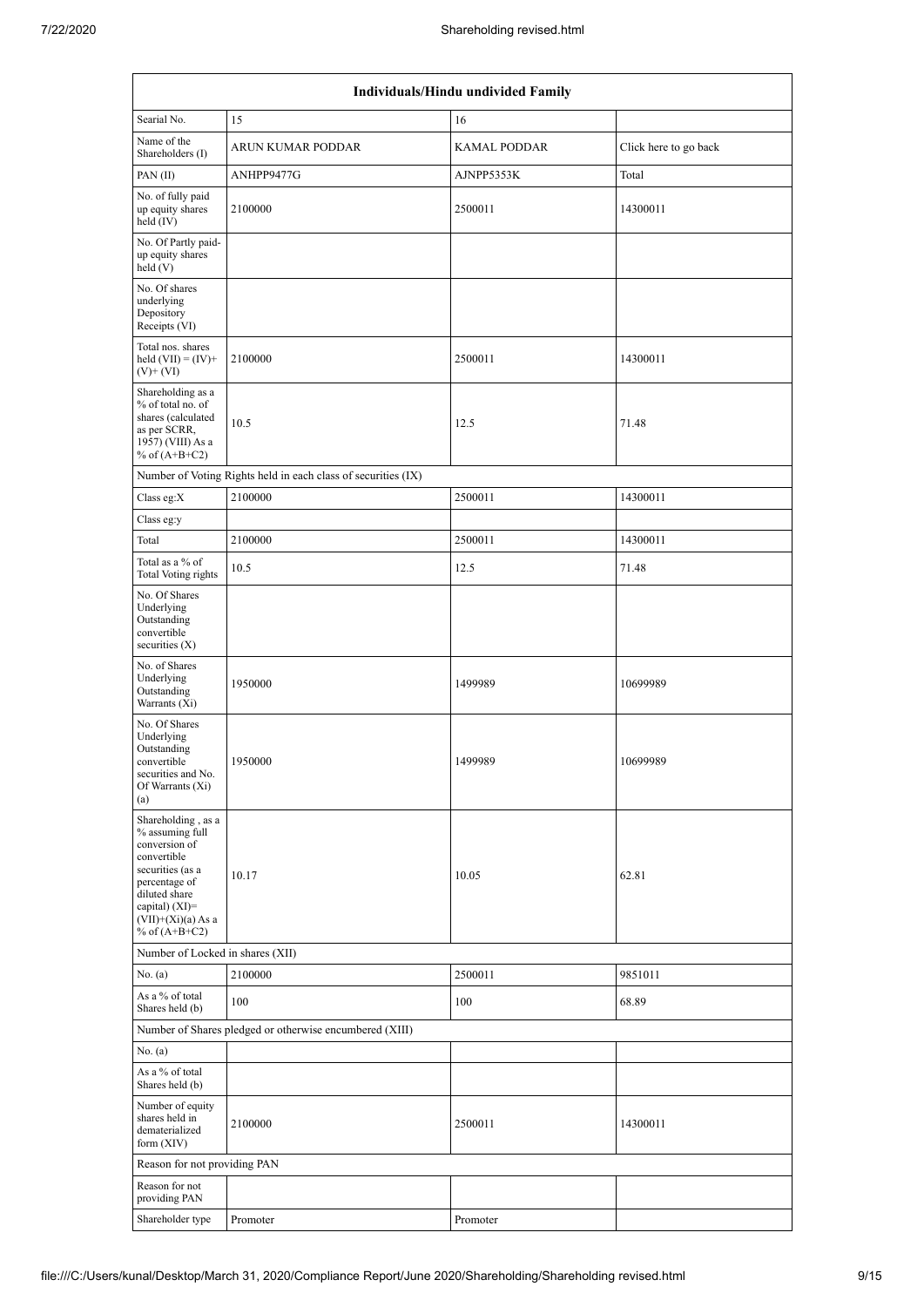| Any Other (specify)                                                                                                                                                                    |                                                               |                       |  |  |  |  |  |  |  |  |
|----------------------------------------------------------------------------------------------------------------------------------------------------------------------------------------|---------------------------------------------------------------|-----------------------|--|--|--|--|--|--|--|--|
| Searial No.                                                                                                                                                                            | $\mathbf{1}$                                                  |                       |  |  |  |  |  |  |  |  |
| Category                                                                                                                                                                               | <b>Bodies Corporate</b>                                       | Click here to go back |  |  |  |  |  |  |  |  |
| Name of the<br>Shareholders (I)                                                                                                                                                        | Shree Shakambhari Exims Private Limited                       |                       |  |  |  |  |  |  |  |  |
| PAN(II)                                                                                                                                                                                | AAACU9556A                                                    | Total                 |  |  |  |  |  |  |  |  |
| No. of the<br>Shareholders (I)                                                                                                                                                         | $\mathbf{1}$                                                  | 1                     |  |  |  |  |  |  |  |  |
| No. of fully paid<br>up equity shares<br>held (IV)                                                                                                                                     | 386527                                                        | 386527                |  |  |  |  |  |  |  |  |
| No. Of Partly paid-<br>up equity shares<br>held(V)                                                                                                                                     |                                                               |                       |  |  |  |  |  |  |  |  |
| No. Of shares<br>underlying<br>Depository<br>Receipts (VI)                                                                                                                             |                                                               |                       |  |  |  |  |  |  |  |  |
| Total nos. shares<br>held $(VII) = (IV) +$<br>$(V)$ + $(VI)$                                                                                                                           | 386527                                                        | 386527                |  |  |  |  |  |  |  |  |
| Shareholding as a<br>% of total no. of<br>shares (calculated<br>as per SCRR,<br>1957) (VIII) As a<br>% of $(A+B+C2)$                                                                   | 1.93                                                          | 1.93                  |  |  |  |  |  |  |  |  |
|                                                                                                                                                                                        | Number of Voting Rights held in each class of securities (IX) |                       |  |  |  |  |  |  |  |  |
| Class eg: X                                                                                                                                                                            | 386527                                                        | 386527                |  |  |  |  |  |  |  |  |
| Class eg:y                                                                                                                                                                             |                                                               |                       |  |  |  |  |  |  |  |  |
| Total                                                                                                                                                                                  | 386527                                                        | 386527                |  |  |  |  |  |  |  |  |
| Total as a % of<br><b>Total Voting rights</b>                                                                                                                                          | 1.93                                                          | 1.93                  |  |  |  |  |  |  |  |  |
| No. Of Shares<br>Underlying<br>Outstanding<br>convertible<br>securities $(X)$                                                                                                          |                                                               |                       |  |  |  |  |  |  |  |  |
| No. of Shares<br>Underlying<br>Outstanding<br>Warrants (Xi)                                                                                                                            | 213473                                                        | 213473                |  |  |  |  |  |  |  |  |
| No. Of Shares<br>Underlying<br>Outstanding<br>convertible<br>securities and No.<br>Of Warrants (Xi)<br>(a)                                                                             | 213473                                                        | 213473                |  |  |  |  |  |  |  |  |
| Shareholding, as a<br>% assuming full<br>conversion of<br>convertible<br>securities (as a<br>percentage of<br>diluted share<br>capital) $(XI)=$<br>$(VII)+(X)$ As a %<br>of $(A+B+C2)$ | 1.51                                                          | 1.51                  |  |  |  |  |  |  |  |  |
| Number of Locked in shares (XII)                                                                                                                                                       |                                                               |                       |  |  |  |  |  |  |  |  |
| No. (a)                                                                                                                                                                                | 386527                                                        | 386527                |  |  |  |  |  |  |  |  |
| As a % of total<br>Shares held (b)                                                                                                                                                     | 100                                                           | 100                   |  |  |  |  |  |  |  |  |
|                                                                                                                                                                                        | Number of Shares pledged or otherwise encumbered (XIII)       |                       |  |  |  |  |  |  |  |  |
| No. (a)<br>As a % of total                                                                                                                                                             |                                                               |                       |  |  |  |  |  |  |  |  |
| Shares held (b)                                                                                                                                                                        |                                                               |                       |  |  |  |  |  |  |  |  |
| Number of equity<br>shares held in<br>dematerialized<br>form $(XIV)$                                                                                                                   | 386527                                                        | 386527                |  |  |  |  |  |  |  |  |
| Reason for not providing PAN                                                                                                                                                           |                                                               |                       |  |  |  |  |  |  |  |  |
| Reason for not                                                                                                                                                                         |                                                               |                       |  |  |  |  |  |  |  |  |

file:///C:/Users/kunal/Desktop/March 31, 2020/Compliance Report/June 2020/Shareholding/Shareholding revised.html 10/15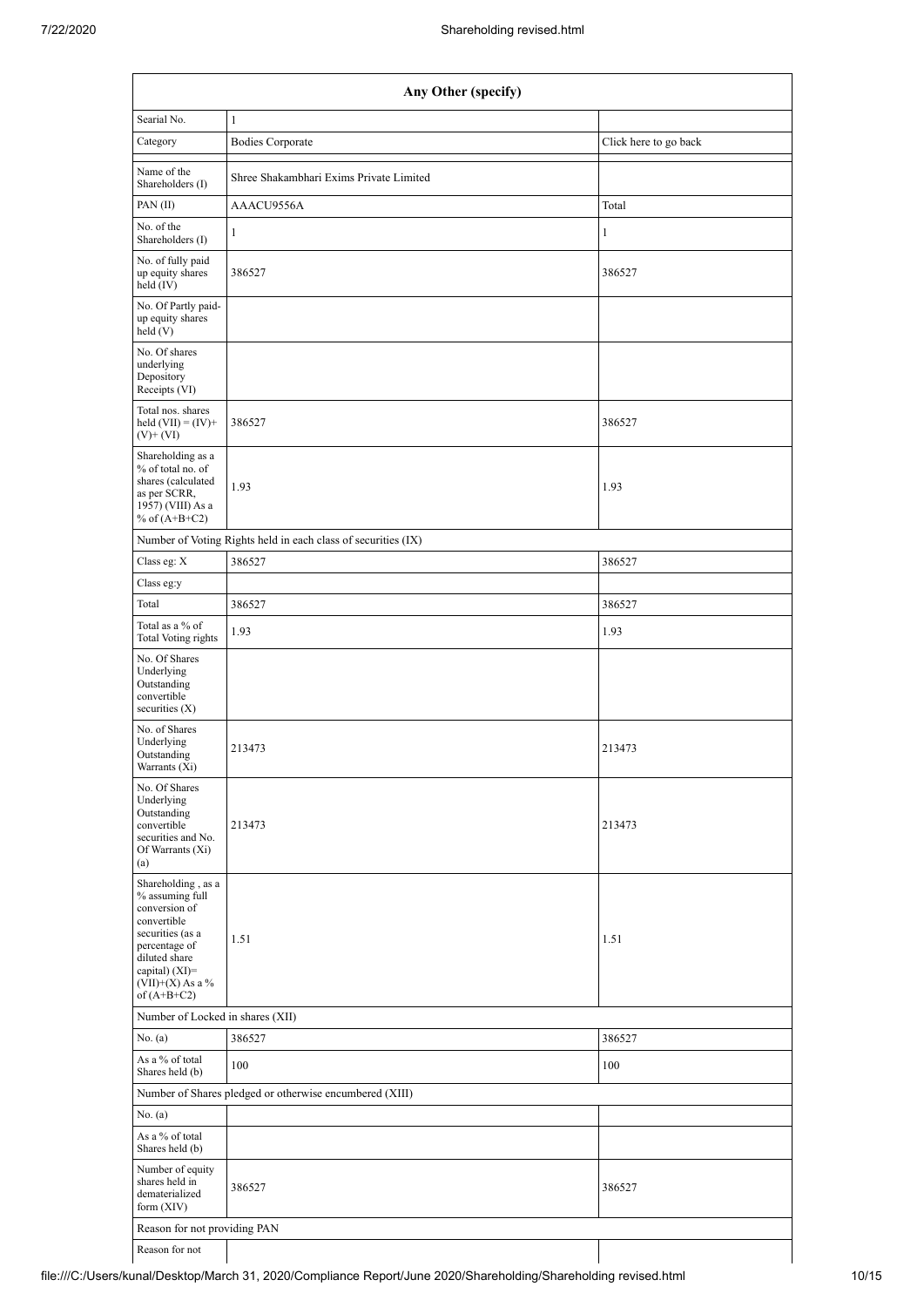| providing PAN    |          |  |
|------------------|----------|--|
| Shareholder type | Promoter |  |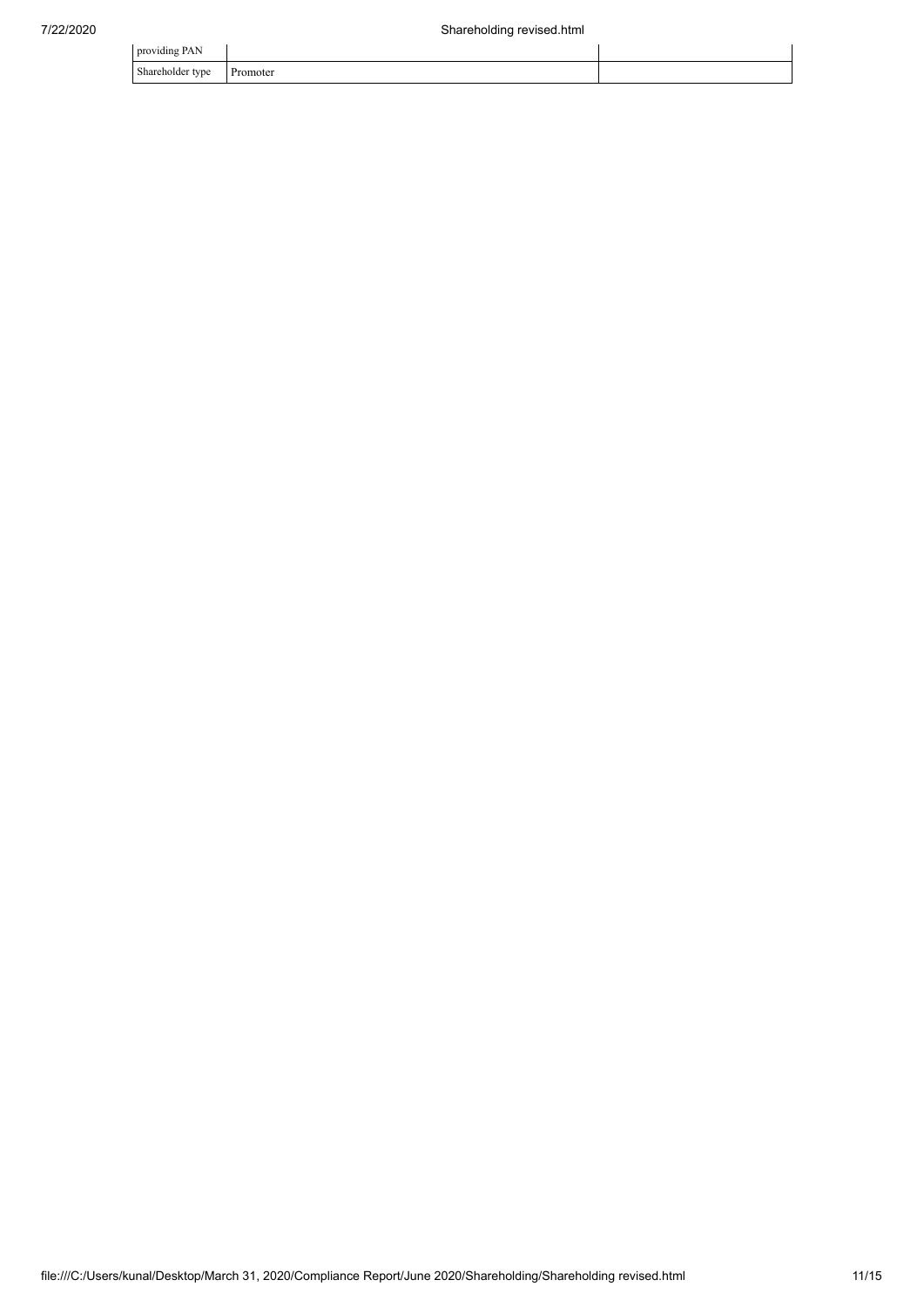| Any Other (specify)                                                                                                                                                                  |                  |                                     |                     |                  |                                                                       |                                                         |                                                                     |  |  |  |  |
|--------------------------------------------------------------------------------------------------------------------------------------------------------------------------------------|------------------|-------------------------------------|---------------------|------------------|-----------------------------------------------------------------------|---------------------------------------------------------|---------------------------------------------------------------------|--|--|--|--|
| Searial No.                                                                                                                                                                          | $\mathbf{1}$     | $\overline{c}$                      | 3                   | $\overline{4}$   | 5                                                                     | 6                                                       | $\tau$                                                              |  |  |  |  |
| Category                                                                                                                                                                             | <b>IEPF</b>      | Non-<br>Resident<br>Indian<br>(NRI) | Clearing<br>Members | <b>HUF</b>       | <b>Bodies Corporate</b>                                               | <b>Bodies Corporate</b>                                 | <b>Bodies Corporate</b>                                             |  |  |  |  |
| Category / More<br>than 1 percentage                                                                                                                                                 | Category         | Category                            | Category            | Category         | More than 1 percentage of<br>shareholding                             | More than 1<br>percentage of<br>shareholding            | More than 1<br>percentage of<br>shareholding                        |  |  |  |  |
| Name of the<br>Shareholders (I)                                                                                                                                                      |                  |                                     |                     |                  | <b>CHARTERED CAPITAL</b><br><b>RESEARCH PRIVATE</b><br><b>LIMITED</b> | <b>FLORENCE</b><br><b>SECURITIES</b><br>PRIVATE LIMITED | <b>AZURA</b><br><b>PROJECTS</b><br><b>PRIVATE</b><br><b>LIMITED</b> |  |  |  |  |
| PAN(II)                                                                                                                                                                              |                  |                                     |                     |                  | AADCC4238N                                                            | AABCF5634R                                              | AAGCA9030R                                                          |  |  |  |  |
| No. of the<br>Shareholders (I)                                                                                                                                                       | $\mathbf{1}$     | 10                                  | 27                  | 94               | $\mathbf{1}$                                                          | $\mathbf{1}$                                            | $\mathbf{1}$                                                        |  |  |  |  |
| No. of fully paid<br>up equity shares<br>held (IV)                                                                                                                                   | 3092             | 50865                               | 52767               | 211095           | 414212                                                                | 785684                                                  | 1285026                                                             |  |  |  |  |
| No. Of Partly paid-<br>up equity shares<br>held (V)                                                                                                                                  |                  |                                     |                     |                  |                                                                       |                                                         |                                                                     |  |  |  |  |
| No. Of shares<br>underlying<br>Depository<br>Receipts (VI)                                                                                                                           |                  |                                     |                     |                  |                                                                       |                                                         |                                                                     |  |  |  |  |
| Total nos. shares<br>held $(VII) = (IV) +$<br>$(V)$ + $(VI)$                                                                                                                         | 3092             | 50865                               | 52767               | 211095           | 414212                                                                | 785684                                                  | 1285026                                                             |  |  |  |  |
| Shareholding as a<br>% of total no. of<br>shares (calculated<br>as per SCRR,<br>1957) (VIII) As a<br>% of $(A+B+C2)$                                                                 | 0.02             | 0.25                                | 0.26                | 1.06             | 2.07                                                                  | 3.93                                                    | 6.42                                                                |  |  |  |  |
| Number of Voting Rights held in each class of securities (IX)                                                                                                                        |                  |                                     |                     |                  |                                                                       |                                                         |                                                                     |  |  |  |  |
| Class eg: X                                                                                                                                                                          | 3092             | 50865                               | 52767               | 211095           | 414212                                                                | 785684                                                  | 1285026                                                             |  |  |  |  |
| Class eg:y                                                                                                                                                                           |                  |                                     |                     |                  |                                                                       |                                                         |                                                                     |  |  |  |  |
| Total                                                                                                                                                                                | 3092             | 50865                               | 52767               | 211095           | 414212                                                                | 785684                                                  | 1285026                                                             |  |  |  |  |
| Total as a % of<br>Total Voting rights                                                                                                                                               | 0.02             | 0.25                                | 0.26                | 1.06             | 2.07                                                                  | 3.93                                                    | 6.42                                                                |  |  |  |  |
| No. Of Shares<br>Underlying<br>Outstanding<br>convertible<br>securities $(X)$                                                                                                        |                  |                                     |                     |                  |                                                                       |                                                         |                                                                     |  |  |  |  |
| No. of Shares<br>Underlying<br>Outstanding<br>Warrants (Xi)                                                                                                                          | $\boldsymbol{0}$ | $\boldsymbol{0}$                    | $\boldsymbol{0}$    | $\boldsymbol{0}$ | $\boldsymbol{0}$                                                      | $\boldsymbol{0}$                                        | $\boldsymbol{0}$                                                    |  |  |  |  |
| No. Of Shares<br>Underlying<br>Outstanding<br>convertible<br>securities and No.<br>Of Warrants (Xi)<br>(a)                                                                           | $\boldsymbol{0}$ | $\boldsymbol{0}$                    | $\boldsymbol{0}$    | $\boldsymbol{0}$ | $\boldsymbol{0}$                                                      | $\boldsymbol{0}$                                        | $\boldsymbol{0}$                                                    |  |  |  |  |
| Shareholding, as a<br>% assuming full<br>conversion of<br>convertible<br>securities (as a<br>percentage of<br>diluted share<br>capital) (XI)=<br>$(VII)+(X)$ As a %<br>of $(A+B+C2)$ | 0.01             | 0.13                                | 0.13                | 0.53             | 1.04                                                                  | 1.97                                                    | 3.23                                                                |  |  |  |  |
| Number of Locked in shares (XII)                                                                                                                                                     |                  |                                     |                     |                  |                                                                       |                                                         |                                                                     |  |  |  |  |
| No. (a)<br>As a % of total                                                                                                                                                           | $\boldsymbol{0}$ | $\boldsymbol{0}$                    | $\boldsymbol{0}$    | $\boldsymbol{0}$ | $\boldsymbol{0}$                                                      | $\boldsymbol{0}$                                        | $\bf{0}$                                                            |  |  |  |  |
| Shares held (b)                                                                                                                                                                      | $\overline{0}$   | $\boldsymbol{0}$                    | $\mathbf{0}$        | $\boldsymbol{0}$ | $\boldsymbol{0}$                                                      | $\boldsymbol{0}$                                        | $\mathbf{0}$                                                        |  |  |  |  |
| Number of equity<br>shares held in<br>dematerialized<br>form (XIV)                                                                                                                   | 3092             | 50865                               | 52767               | 211095           | 414212                                                                | 785684                                                  | 1285026                                                             |  |  |  |  |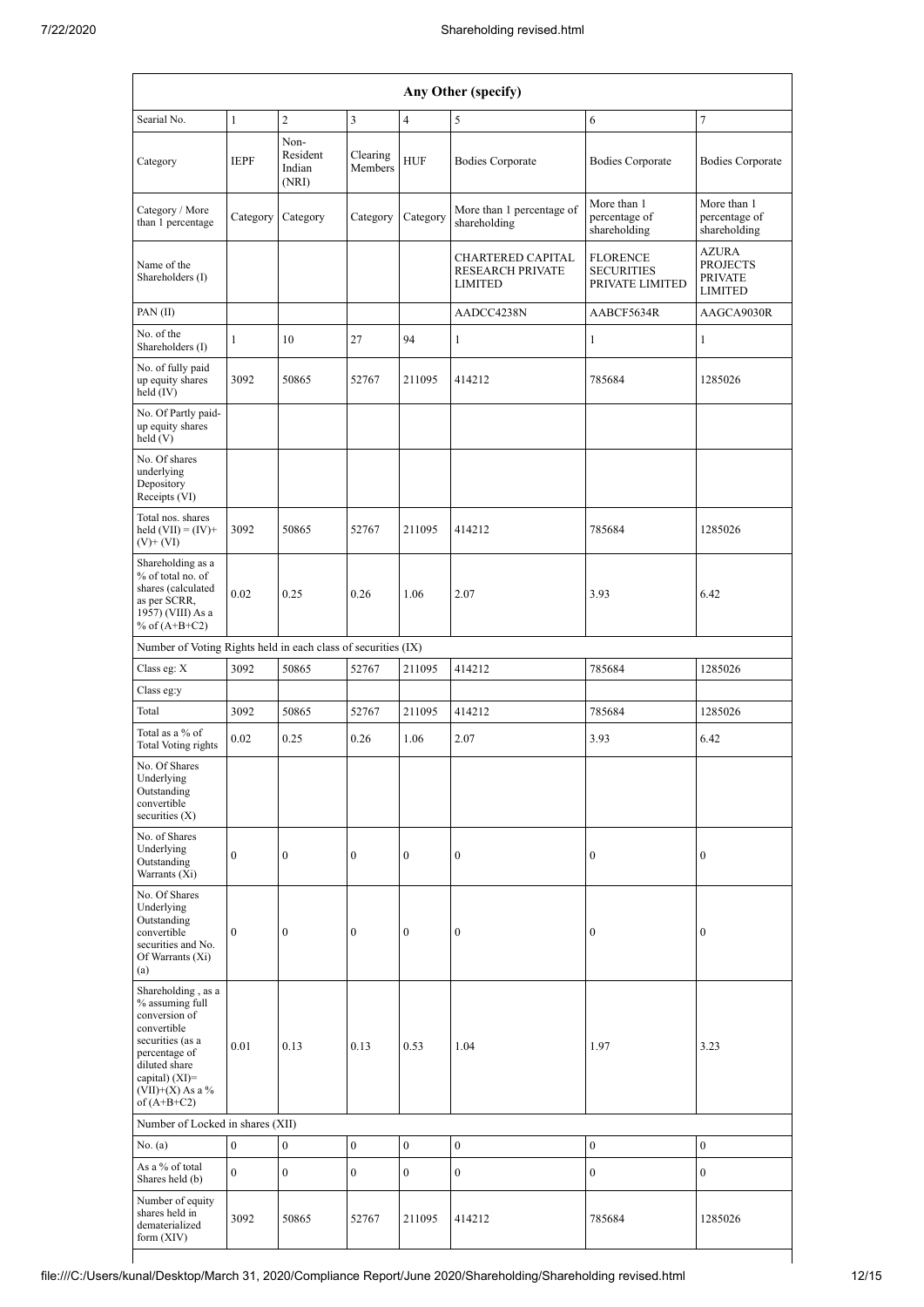|  | Reason for not providing PAN |  |
|--|------------------------------|--|

| Reason for not providing PAN    |  |  |  |  |  |  |  |  |  |
|---------------------------------|--|--|--|--|--|--|--|--|--|
| Reason for not<br>providing PAN |  |  |  |  |  |  |  |  |  |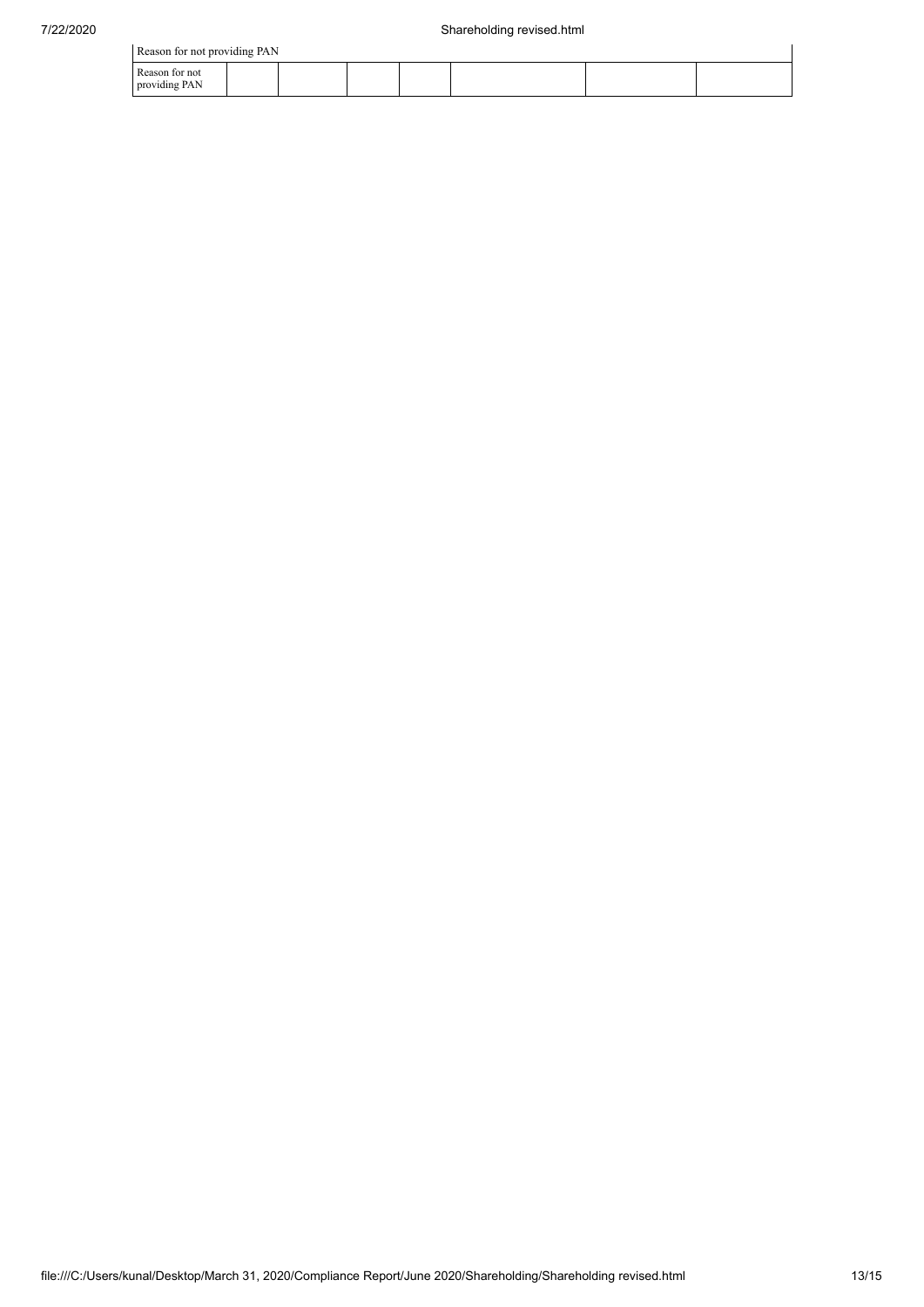| Any Other (specify)                                                                                                                                                                  |                                                               |                       |  |  |  |  |  |  |  |
|--------------------------------------------------------------------------------------------------------------------------------------------------------------------------------------|---------------------------------------------------------------|-----------------------|--|--|--|--|--|--|--|
| Searial No.                                                                                                                                                                          | $\,8\,$                                                       |                       |  |  |  |  |  |  |  |
| Category                                                                                                                                                                             | <b>Bodies Corporate</b>                                       |                       |  |  |  |  |  |  |  |
| Category / More<br>than 1 percentage                                                                                                                                                 | Category                                                      |                       |  |  |  |  |  |  |  |
| Name of the<br>Shareholders (I)                                                                                                                                                      |                                                               | Click here to go back |  |  |  |  |  |  |  |
| PAN(II)                                                                                                                                                                              |                                                               | Total                 |  |  |  |  |  |  |  |
| No. of the<br>Shareholders (I)                                                                                                                                                       | 27                                                            | 159                   |  |  |  |  |  |  |  |
| No. of fully paid<br>up equity shares<br>held (IV)                                                                                                                                   | 2709163                                                       | 3026982               |  |  |  |  |  |  |  |
| No. Of Partly paid-<br>up equity shares<br>held(V)                                                                                                                                   |                                                               |                       |  |  |  |  |  |  |  |
| No. Of shares<br>underlying<br>Depository<br>Receipts (VI)                                                                                                                           |                                                               |                       |  |  |  |  |  |  |  |
| Total nos. shares<br>held $(VII) = (IV) +$<br>$(V)$ + $(VI)$                                                                                                                         | 2709163                                                       | 3026982               |  |  |  |  |  |  |  |
| Shareholding as a<br>% of total no. of<br>shares (calculated<br>as per SCRR,<br>1957) (VIII) As a<br>% of $(A+B+C2)$                                                                 | 13.54                                                         | 15.13                 |  |  |  |  |  |  |  |
|                                                                                                                                                                                      | Number of Voting Rights held in each class of securities (IX) |                       |  |  |  |  |  |  |  |
| Class eg: X                                                                                                                                                                          | 2709163                                                       | 3026982               |  |  |  |  |  |  |  |
| Class eg:y                                                                                                                                                                           |                                                               |                       |  |  |  |  |  |  |  |
| Total                                                                                                                                                                                | 2709163                                                       | 3026982               |  |  |  |  |  |  |  |
| Total as a % of<br><b>Total Voting rights</b>                                                                                                                                        | 13.54                                                         | 15.13                 |  |  |  |  |  |  |  |
| No. Of Shares<br>Underlying<br>Outstanding<br>convertible<br>securities $(X)$                                                                                                        |                                                               |                       |  |  |  |  |  |  |  |
| No. of Shares<br>Underlying<br>Outstanding<br>Warrants (Xi)                                                                                                                          | $\mathbf{0}$                                                  | $\mathbf{0}$          |  |  |  |  |  |  |  |
| No. Of Shares<br>Underlying<br>Outstanding<br>convertible<br>securities and No.<br>Of Warrants (Xi)<br>(a)                                                                           | $\bf{0}$                                                      | $\boldsymbol{0}$      |  |  |  |  |  |  |  |
| Shareholding, as a<br>% assuming full<br>conversion of<br>convertible<br>securities (as a<br>percentage of<br>diluted share<br>capital) (XI)=<br>$(VII)+(X)$ As a %<br>of $(A+B+C2)$ | 6.81                                                          | 7.61                  |  |  |  |  |  |  |  |
| Number of Locked in shares (XII)                                                                                                                                                     |                                                               |                       |  |  |  |  |  |  |  |
| No. (a)                                                                                                                                                                              | $\boldsymbol{0}$                                              | $\boldsymbol{0}$      |  |  |  |  |  |  |  |
| As a % of total<br>Shares held (b)                                                                                                                                                   | $\boldsymbol{0}$                                              | $\boldsymbol{0}$      |  |  |  |  |  |  |  |
| Number of equity<br>shares held in<br>dematerialized<br>form (XIV)                                                                                                                   | 2707163                                                       | 3024982               |  |  |  |  |  |  |  |
| Reason for not providing PAN                                                                                                                                                         |                                                               |                       |  |  |  |  |  |  |  |
| Reason for not<br>providing PAN                                                                                                                                                      |                                                               |                       |  |  |  |  |  |  |  |